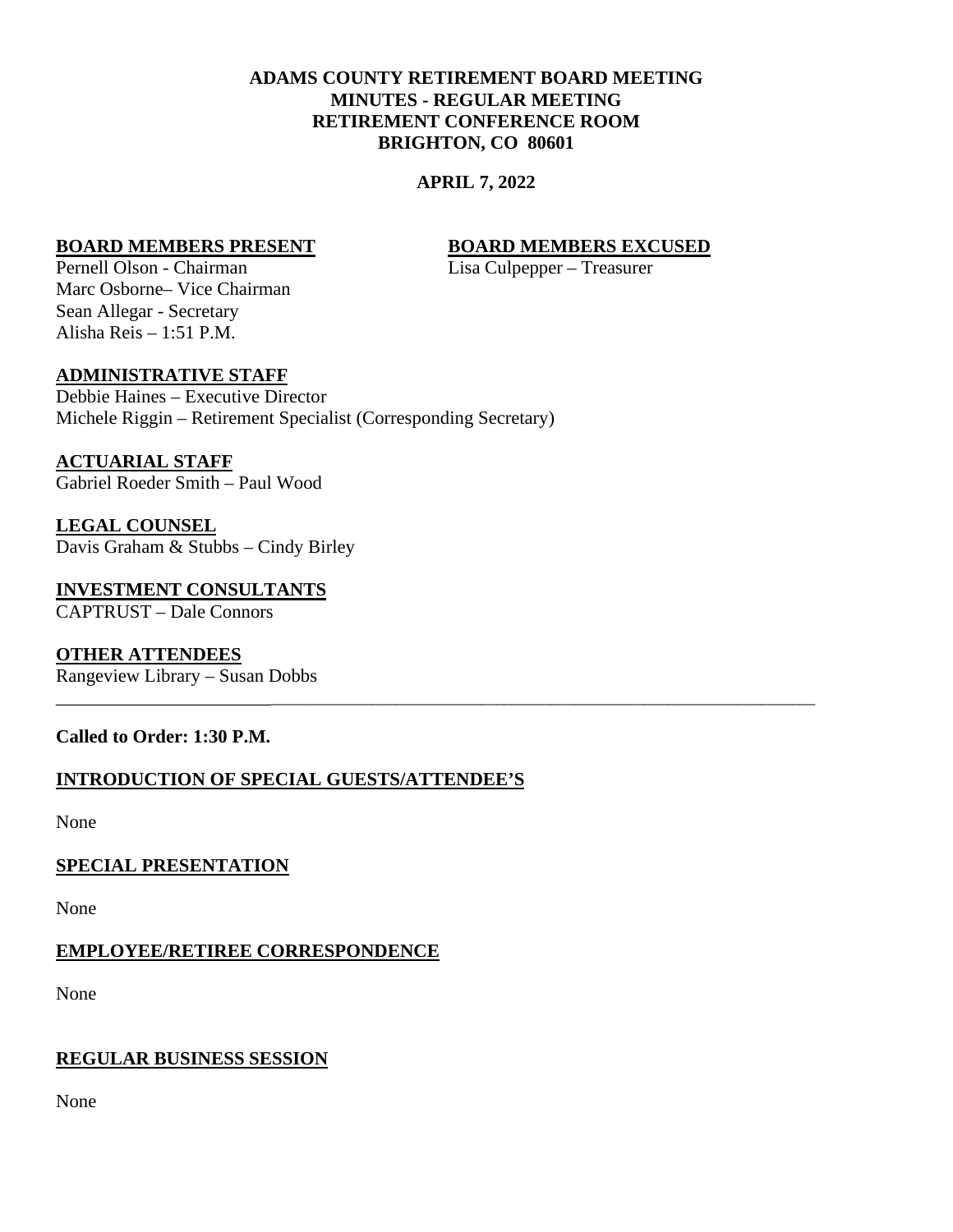# **CONSENT AGENDA**

**Consent Agenda: Distributed by E-Mail**

**Approval of Regular Board Meeting Minutes – March 3, 2022 Approval of Money Manager Fund Totals – January 2022 & February 2022**

**Provided at Board Meeting: Approval of Terminated Retirement Members Payout Report – March 2022**

**Ratify of Administrative Expenditures – April 2022** Expenditures - \$ 84,196.07 Paid March Expenditures - \$ 856.15

**Moved by Board Member – Mr. Osborne Seconded by Board Member – Mr. Allegar**

**Unanimously carried.**

## **UNFINISHED BUSINESS**

None

## **NEW BUSINESS**

None

# **STANDING REPORTS**

# **CAPTRUST – Dale Connors Investment Update**

Mr. Connors indicated that the new Golub Capital Partners Rollover Fund 2 capital call deadline was missed due to an internal communication error on Golub's part, Ms. Birley and her team worked quickly to resolve the situation. Mr. Connors stated that with the rising interest rates due to the rising inflation it is affecting the fixed income portfolio which is mostly negative. Mr. Connors stated the Plan is down 1.3% ending at \$350,985,950 through February 2022.

# **Davis Graham & Stubbs – Cindy Birley Legal Update**

Ms. Birley stated Davis Graham & Stubbs have finished the contracts on Veritas and Golub which both had quick turnaround times. Ms. Birley stated that DGS has been working on several IRS issues with Ms. Haines. Ms. Birley indicated that there will be a fiduciary training in October 2022 with the Board of Retirement. Ms. Birley stated that the Secure Act II will be going through and the biggest impact it will have on the Plan is an increase in age for the required minimum distribution.